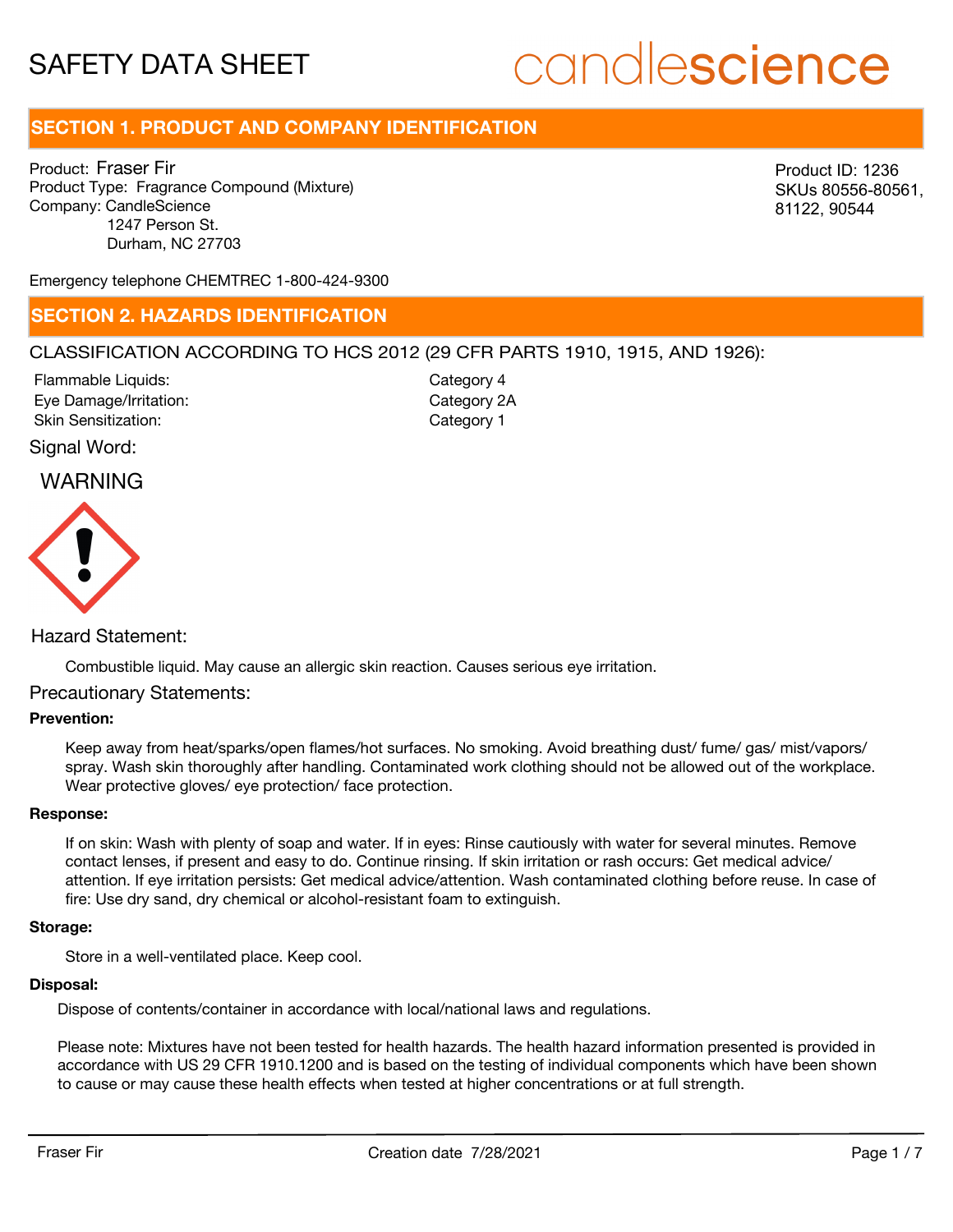# candlescience

# **SECTION 3. COMPOSITION/INFORMATION ON INGREDIENT**

| Hazardous components                                        | CAS No.          | Weight %  |
|-------------------------------------------------------------|------------------|-----------|
| Aliphatic esters                                            | Aliphatic esters | 70 - 90   |
| Diethyl malonate                                            | $105 - 53 - 3$   | $10 - 20$ |
| Ethyl maltol                                                | 4940-11-8        | 1 - 10    |
| $(+)$ -Cedryl acetate                                       | 77-54-3          | $1 - 10$  |
| 2-ethyl-4-(2,2,3-trimethyl-1-cyclopent-3-enyl)but-2-en-1-ol | 28219-61-6       | 1 - 10    |

## **SECTION 4. FIRST AID MEASURES**

#### Inhalation:

Get to fresh air immediately. Consult poison control center or physician if any symptoms develop.

#### Skin contact:

Rinse immediately with plenty of water for at least 15 minutes. If skin irritation occurs, seek medical advice/attention. Remove contaminated clothing and shoes. Immediately seek medical attention if chemical entered ear canal. When symptoms persist or in all cases of doubt seek medical advice.

#### Eye contact:

Remove contact lenses. Immediately flush eyes for at least 15 minutes. Get medical attention.

#### Ingestion:

Do not induce vomiting. Immediately consult poison control center or physician.

#### Most important symptoms:

May cause an allergic skin reaction. Causes serious eye irritation.

Indication of immediate medical attention:

N/A

General information:

Consult a physician or poison control center.

# **SECTION 5. FIREFIGHTING MEASURES**

### Suitable extinguishing media:

Foam, carbon dioxide, or dry chemical.

### Unsuitable extinguishing media:

Avoid use of water in extinguishing fires.

# Specific hazards:

During fire, gases hazardous to health may be formed. Do not allow run-off from fire fighting to enter drains or water courses.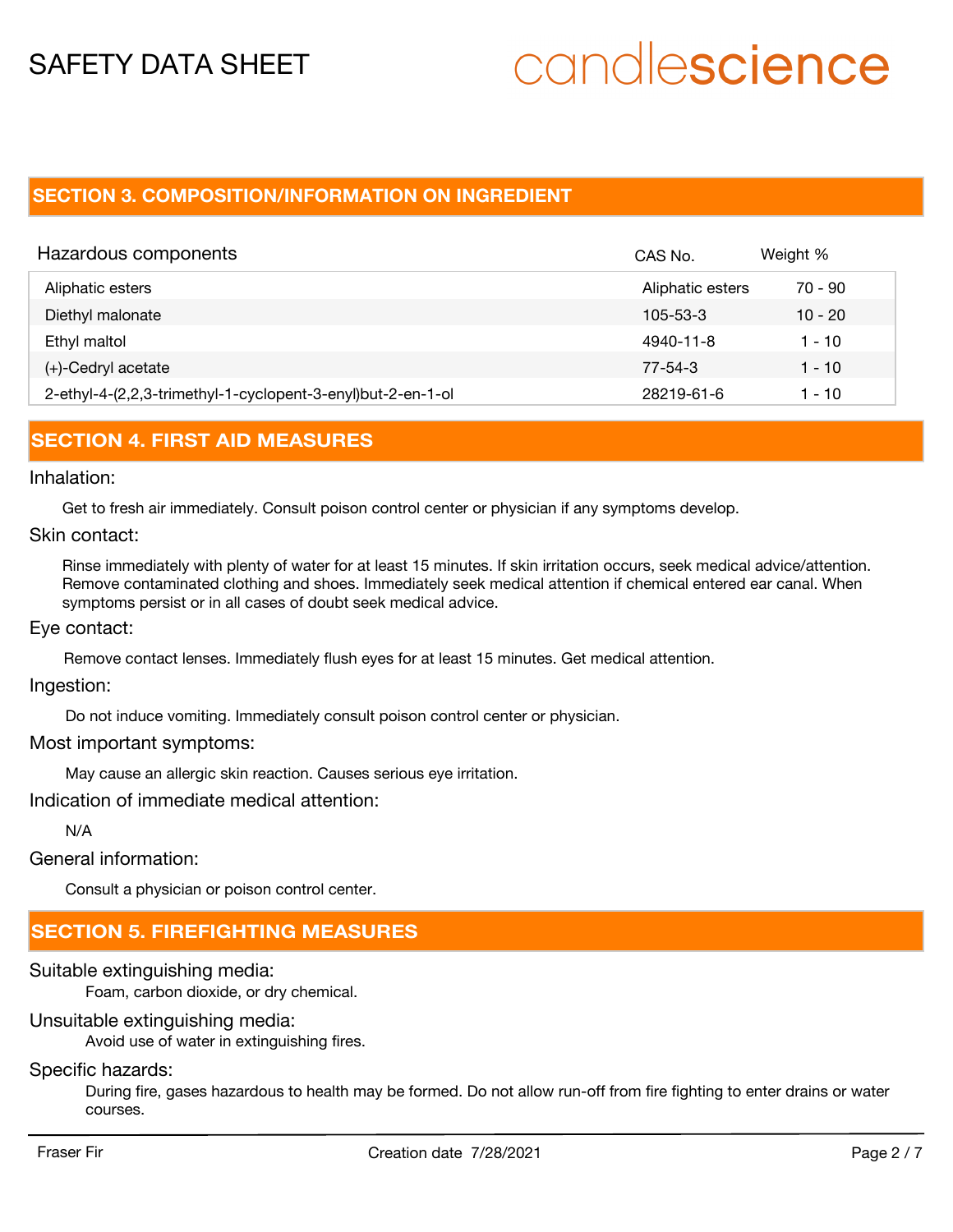# candlescience

#### Special fire fighting procedures:

Wear self-contained breathing apparatus for firefighting. Move containers from fire area if it can be done safely. Use water spray jet to protect personnel and to cool endangered containers.

## **SECTION 6. ACCIDENTAL RELEASE MEASURES**

#### Personal precautions, protective equipment and emergency procedures:

Evacuate personnel to safe areas. Remove all sources of ignition. Ensure adequate ventilation. Keep people away from and upwind of spill/leak. Wear appropriate protective equipment and clothing during clean-up.

#### Environmental precautions:

Do not allow to enter into soil/subsoil. Do not allow to enter into surface water or drains. Dispose of in accordance with local regulations. Local authorities should be advised if significant spillage cannot be contained.

#### Methods and materials for containment and cleaning up:

Soak up with inert absorbent material (e.g. sand, silica gel, vermiculite). Keep in suitable and closed containers for disposal. Clean contaminated floors and objects thoroughly while observing environmental regulations.

# **SECTION 7. HANDLING AND STORAGE**

#### Precautions for safe handling:

Avoid contact with skin and eyes. Avoid prolonged inhalation of vapors. Wash hands and other exposed areas with mild soap and water before eating, drinking or smoking and when leaving work. Handle in accordance with good industrial hygiene and safety practices.

#### Conditions for safe storage, including any incompatibilities:

Store in tightly closed and upright container in a cool, dry, ventilated area. Store away from light, heat, and sources of ignition.

# **SECTION 8. EXPOSURE CONTROLS/PERSONAL PROTECTION**

#### Exposure Guidelines:

#### Appropriate Engineering Controls:

#### **Ventilation:**

Use engineering controls to maintain airborne levels below exposure limit requirements or guidelines. If there are no applicable exposure limit requirements or guidelines, use only with adequate ventilation. Local exhaust ventilation may be necessary for some operations.

#### Personal Protective Equipment:

#### **Eye protection:**

Ensure that eyewash stations and safety showers are close to the workstation location. Chemical resistant goggles must be worn.

#### **Hand protection:**

Wear chemical resistant gloves suitable for this material as determined by a hazard assessment. Gloves should be discarded and replaced if there is any indication of degradation or chemical breakthrough.

#### **Skin and body protection:**

Wear protective clothing suitable for this material as determined by a hazard assessment.

#### **Respiratory protection:**

Respiratory protection should be worn when workplace exposures exceed exposure limit requirements or guidelines. If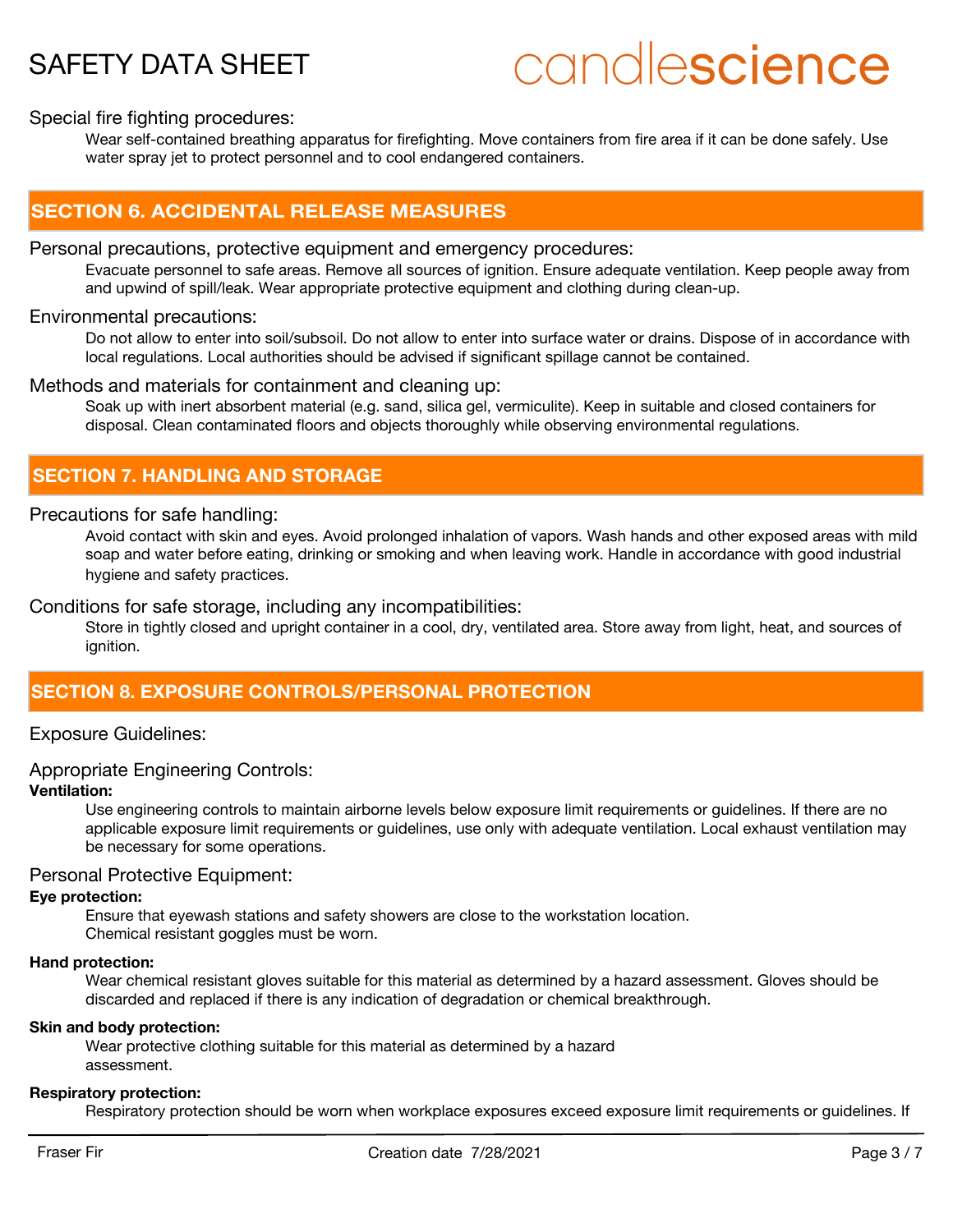# candlescience

there are no applicable exposure limits or guidelines, use an approved respirator where there is a potential for adverse effects, including but not limited to respiratory irritation or odor, where indicated or required by the exposure assessment. Selection of air-purifying or positive-pressure supplied air will depend on the results of the exposure assessment which includes an evaluation of the specific operations and the actual or potential airborne concentrations. The type of cartridge or filter to be used must be selected and approved for the chemical, class, or classes of chemicals likely to be encountered in the workplace. For emergency conditions, use an approved positive-pressure self-contained breathing apparatus.

#### **General hygiene considerations:**

Handle in accordance with good industrial hygiene and safety practice. Remove contaminated clothing and protective equipment before entering eating areas. Wash hands before breaks and immediately after handling the product.

# **SECTION 9. PHYSICAL AND CHEMICAL PROPERTIES**

| Appearance:                                   | Liquid                            |  |
|-----------------------------------------------|-----------------------------------|--|
| Color:                                        | Colorless to very slightly yellow |  |
| Odor:                                         | Characteristic                    |  |
| Odor threshold:                               | N/A                               |  |
| pH:                                           | N/A                               |  |
| Melting point:                                | N/A                               |  |
| Boiling point:                                | N/A                               |  |
| Flashpoint:                                   | 86 °C<br>187 °F                   |  |
| Evaporation Rate (Butyl Acetate = $1$ ):      | N/A                               |  |
| Flammability (solid, gas):                    | N/A                               |  |
| Upper lower flammability or explosive limits: | N/A                               |  |
| Vapor density (Air=1):                        | N/A                               |  |
|                                               |                                   |  |
| Vapor pressure:                               | 0.1338 hPa at 68 °F (20 °C)       |  |
| Specific gravity (H2O=1):                     | 1.00019                           |  |
| Solubility in water:                          | N/A                               |  |
| Solubility in other solvents:                 | N/A                               |  |
| Partition coefficient: n-octanol/water:       | N/A                               |  |
| Auto-ignition temperature:                    | N/A                               |  |
| Decomposition temperature:                    | N/A                               |  |
| Kinematic viscosity:                          | N/A                               |  |
| Dynamic viscosity:                            | N/A                               |  |
| Explosive properties:                         | N/A                               |  |
| Oxidizing properties:                         | N/A                               |  |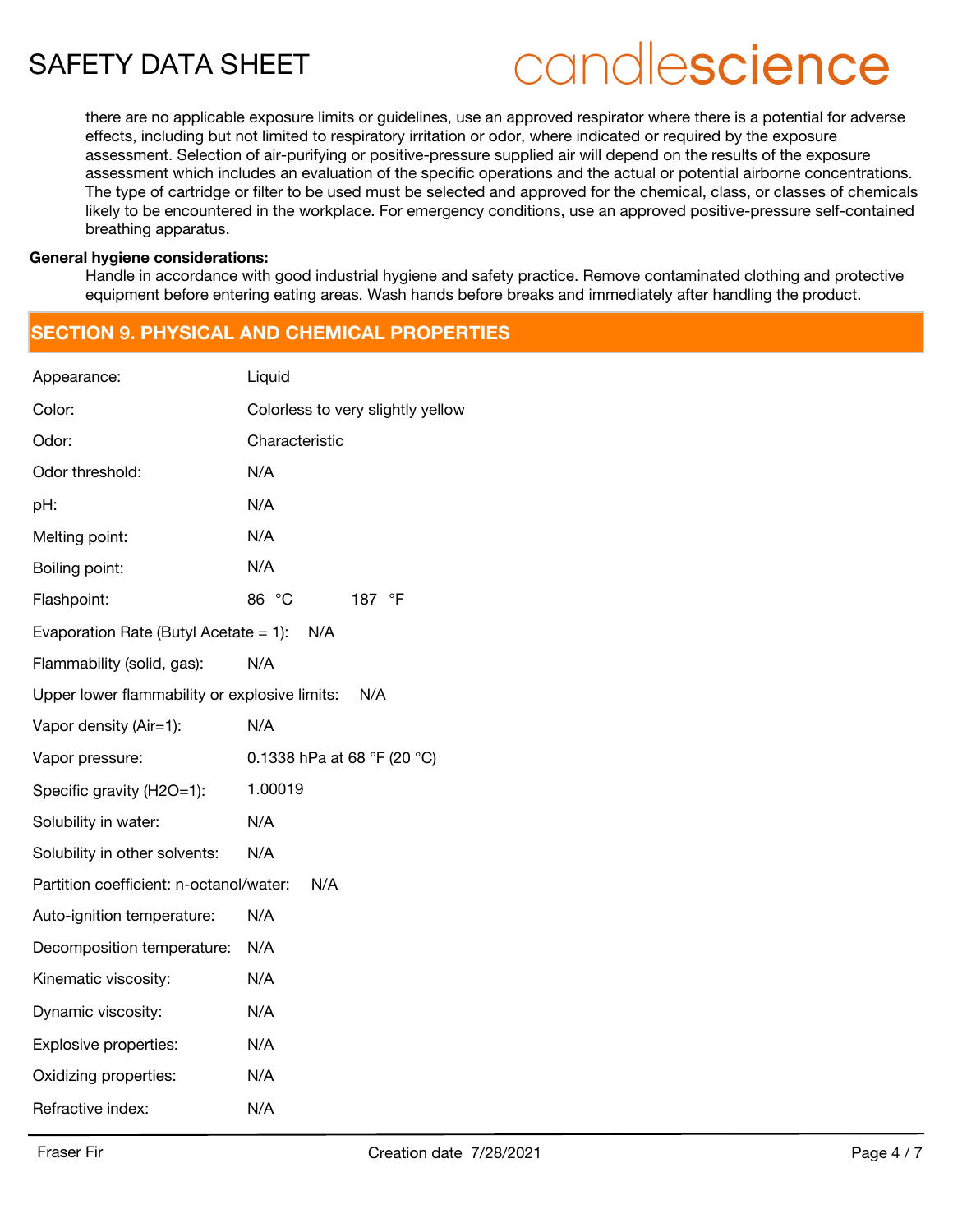# candlescience

# **SECTION 10. STABILITY AND REACTIVITY**

#### **Chemical stability:**

The product is stable and non-reactive under normal conditions of use, storage and transport.

#### **Possibility of hazardous reactions:**

Material is stable under normal conditions.

#### **Conditions to avoid:**

Heat, flames and sparks. Temperature extremes and direct sunlight.

#### **Incompatible materials:**

Strong oxidizing agents. Strong acids. Strong Bases.

#### **Hazardous decomposition products:**

No hazardous decomposition products are known.

#### **SECTION 11. TOXICOLOGICAL INFORMATION**

#### **Acute oral toxicity:**

>5000 mg/kg

#### **Acute dermal toxicity:**

N/A

#### **Acute inhalation toxicity:**

N/A

#### **Skin corrosion/irritation:**

May cause skin irritation in susceptible persons.

#### **Serious eye damage/eye irritation:**

Vapors may cause irritation to the eyes, respiratory system and the skin.

#### **Respiratory or skin sensitization:**

Causes sensitization.

#### **Mutagenicity:**

N/A

### **Reproductive toxicity:**

N/A

### **Carcinogenicity:**

N/A

Please note: Mixtures have not been tested for health hazards. The health hazard information presented is provided in accordance with US 29 CFR 1910.1200 and is based on the testing of individual components which have been shown to cause or may cause these health effects when tested at higher concentrations or at full strength.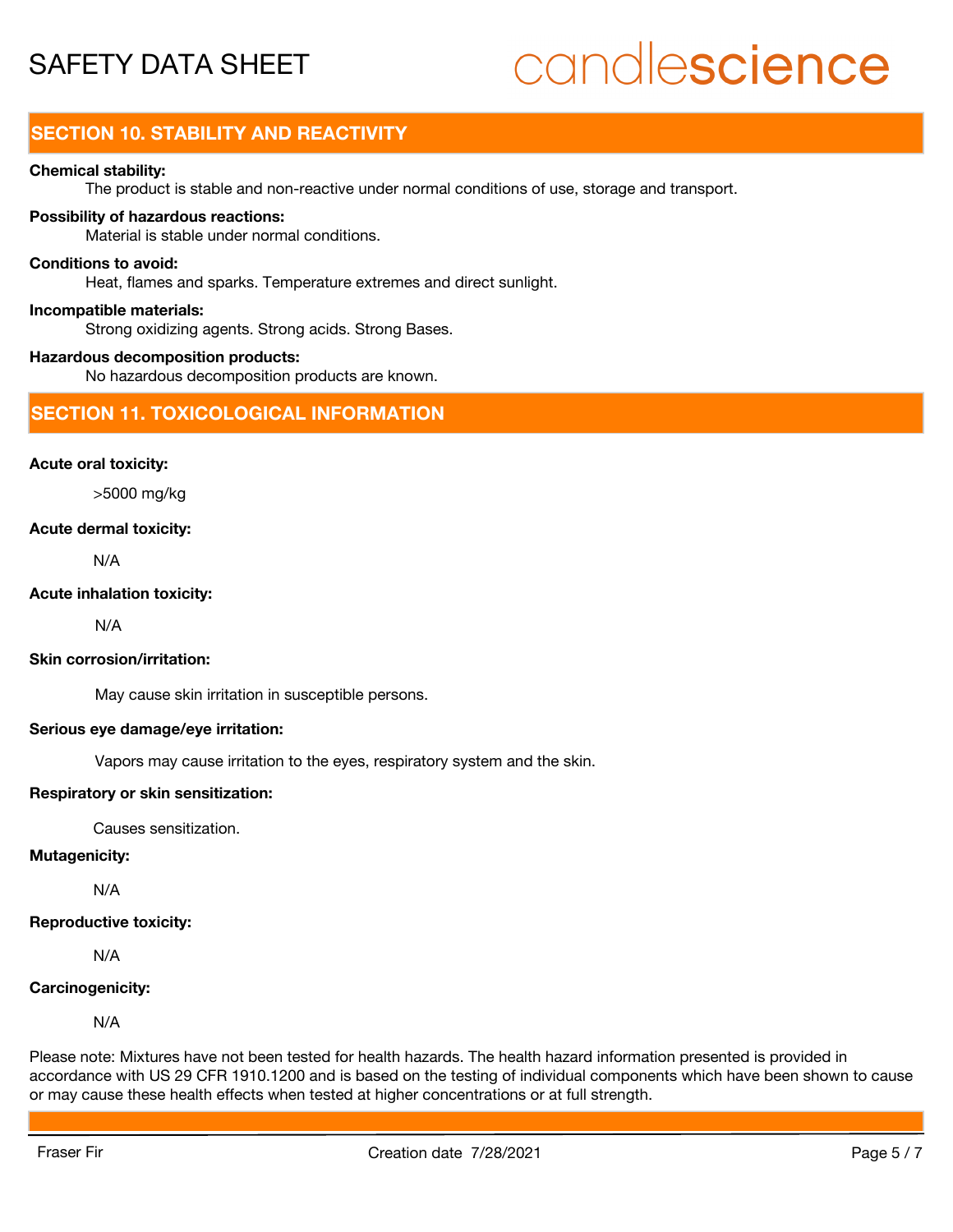# candlescience

# **SECTION 12. ECOLOGICAL INFORMATION**

N/A **Ecotoxicity:**

**Persistence and Degradability:**

N/A

#### **Bioaccumulation:**

N/A

#### **Other Adverse Effects:**

N/A

## **SECTION 13. DISPOSAL CONSIDERATIONS**

#### **Disposal instructions:**

Collect and reclaim or dispose in sealed containers at licensed waste disposal site. Do not allow this material to drain into sewers/water supplies. Do not contaminate ponds, waterways or ditches with chemical or used container. Dispose of contents/container in accordance with local/regional/national/international regulations.

#### **Local disposal regulations:**

Dispose in accordance with all applicable regulations.

#### **Hazardous waste code:**

The waste code should be assigned in discussion between the user, the producer and the waste disposal company.

#### **Waste from residues/unused products:**

Dispose of in accordance with local regulations. Empty containers or liners may retain some product residues. This material and its container must be disposed of in a safe manner.

#### **Contaminated packaging:**

Since emptied containers may retain product residue, follow label warnings even after container is emptied. Empty containers should be taken to an approved waste handling site for recycling or disposal.

# **SECTION 14. TRANSPORT INFORMATION**

| <b>IATA UN Number:</b>               | UN 3082                                                                                                                  |
|--------------------------------------|--------------------------------------------------------------------------------------------------------------------------|
| <b>IATA UN Proper Shipping Name:</b> | ENVIRONMENTALLY HAZARDOUS SUBSTANCE, LIQUID, N.O.S. (Cedryl acetate,<br>2-Ethyl-4-(trimethyl-3-cyclopentenyl)-2-butenol) |
| <b>IATA Transport Hazard Class:</b>  | 9                                                                                                                        |
| <b>IATA Packing group:</b>           | Ш                                                                                                                        |
| <b>IATA Environmental Hazards:</b>   | Yes                                                                                                                      |
| <b>IATA ERG Codes:</b>               | N/A                                                                                                                      |
| <b>IATA Special Precautions:</b>     | N/A                                                                                                                      |
| <b>IATA Other Information:</b>       | N/A                                                                                                                      |
| <b>IMDG UN Number:</b>               | UN 3082                                                                                                                  |
| <b>IMDG UN Proper Shipping Name:</b> | ENVIRONMENTALLY HAZARDOUS SUBSTANCE, LIQUID, N.O.S. (Cedryl acetate,<br>2-Ethyl-4-(trimethyl-3-cyclopentenyl)-2-butenol) |